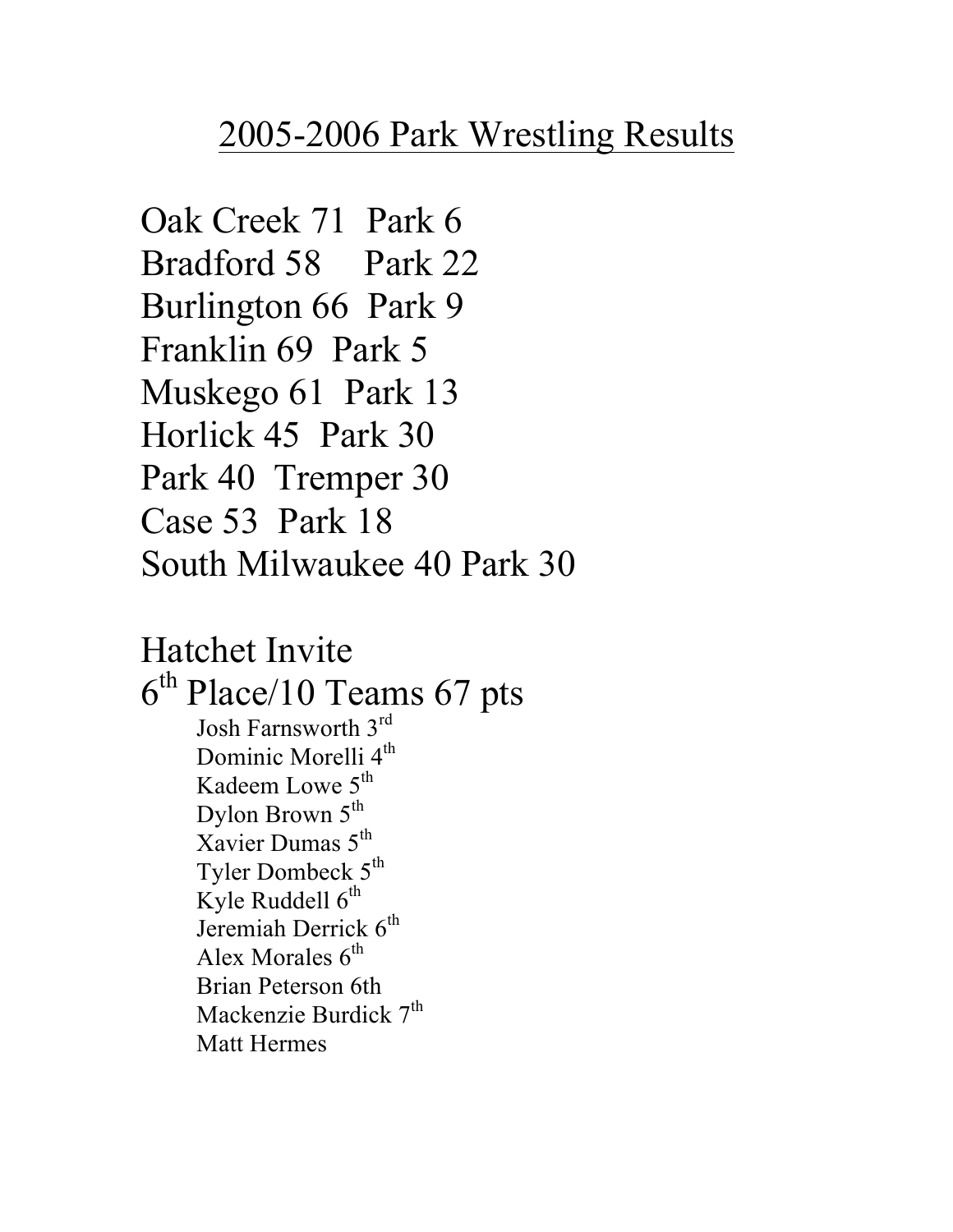Campbellsport Cougar Invite 8<sup>th</sup> Place/12 teams 59.5 pts Dominic Morelli 3rd Josh Farnsworth  $4<sup>th</sup>$ Mario Morelli 4<sup>th</sup> Dylan Brown  $6<sup>th</sup>$ Javier Dumas 5<sup>th</sup> Jeremiah Derrick 6<sup>th</sup> Northern Exposure 16<sup>th</sup> Place/24 Teams 2-5 Pulaski 61 Park 12 Clintonville 54 Park 18 Park 51 Milwaukee Hamilton 28 Antigo 46 Park 27 Park 66 Rosholt 18 Waunakee 47 Park 27 Rice Lake 46 Park 25 Dominic Morelli 6-1 Tyler Dombeck 6-1 Josh Farnsworth 5-2 Javiar Dumas 5-2